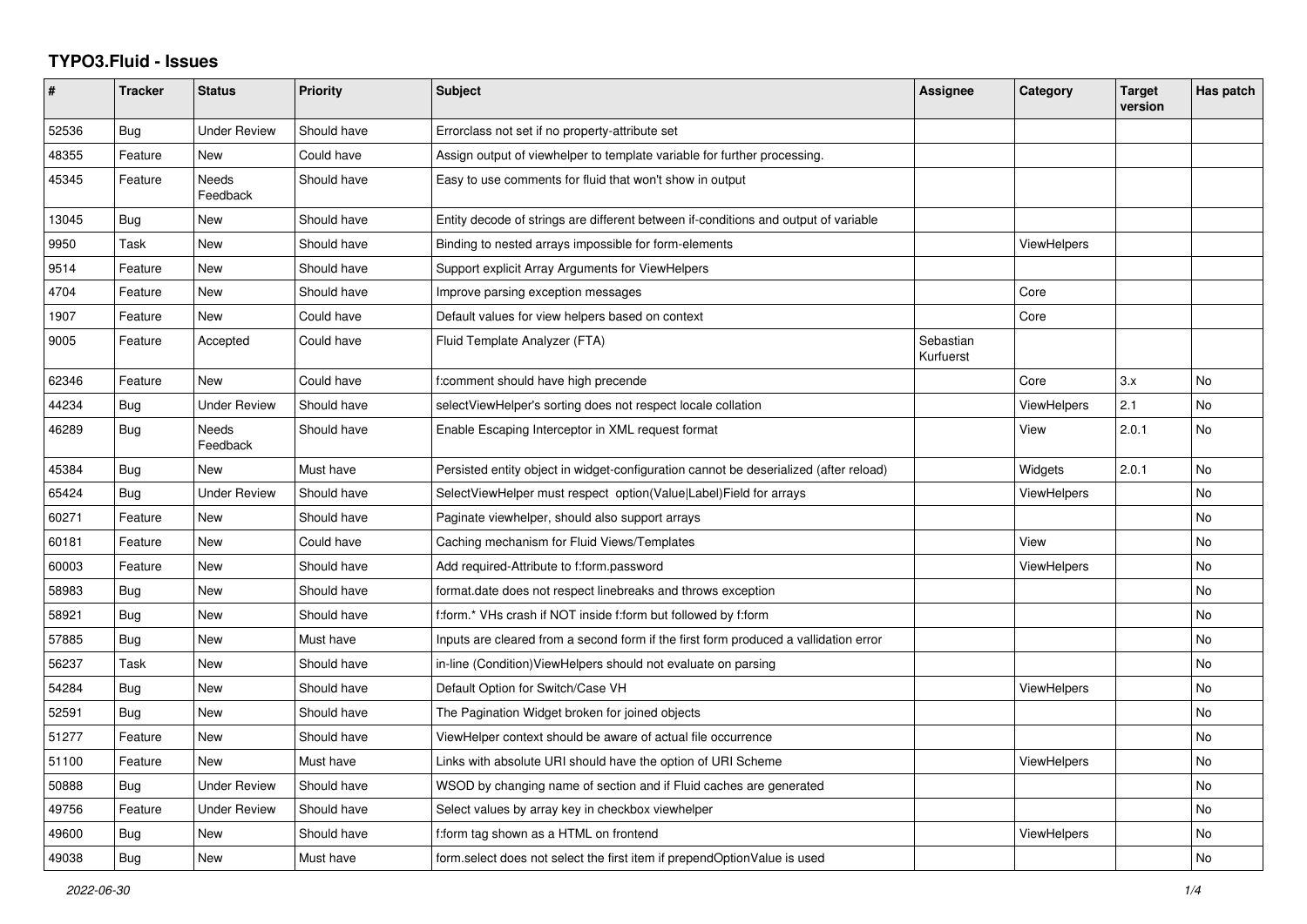| $\sharp$ | <b>Tracker</b> | <b>Status</b>       | <b>Priority</b> | Subject                                                                                                     | <b>Assignee</b> | Category    | <b>Target</b><br>version | Has patch |
|----------|----------------|---------------------|-----------------|-------------------------------------------------------------------------------------------------------------|-----------------|-------------|--------------------------|-----------|
| 47669    | Task           | New                 | Should have     | FormViewHelper does not define the default request method                                                   |                 |             |                          | <b>No</b> |
| 47006    | Bug            | <b>Under Review</b> | Should have     | widget identifier are not unique                                                                            |                 |             |                          | No        |
| 46545    | Feature        | <b>New</b>          | Should have     | Better support for arrays in options of SelectViewHelper                                                    |                 |             |                          | <b>No</b> |
| 46257    | Feature        | <b>Under Review</b> | Should have     | Add escape sequence support for Fluid                                                                       |                 | Core        |                          | No        |
| 46091    | Task           | Needs<br>Feedback   | Should have     | Show source file name and position on exceptions during parsing                                             |                 |             |                          | No        |
| 45394    | Task           | New                 | Should have     | Forwardport Unit test for standalone view                                                                   |                 | View        |                          | No        |
| 45153    | Feature        | New                 | Should have     | f:be.menus.actionMenuItem - Detection of the current select option is insufficient                          |                 |             |                          | No        |
| 43072    | Task           | <b>New</b>          | Should have     | Remove TOKENS for adding templates fallback in Backporter                                                   |                 | View        |                          | No        |
| 43071    | Task           | New                 | Should have     | Remove TOKENS for adding fallback teplates in B                                                             |                 |             |                          | No        |
| 42743    | Task           | New                 | Should have     | Remove inline style for hidden form fields                                                                  |                 |             |                          | <b>No</b> |
| 42397    | Feature        | New                 | Should have     | Missing viewhelper for general links                                                                        |                 |             |                          | No        |
| 40081    | Feature        | New                 | Should have     | Allow assigned variables as keys in arrays                                                                  |                 |             |                          | No        |
| 40064    | Bug            | New                 | Must have       | Multiselect is not getting persisted                                                                        |                 | ViewHelpers |                          | No        |
| 39990    | Bug            | New                 | Should have     | Same form twice in one template: hidden fields for empty values are only rendered<br>once                   |                 | Core        |                          | No        |
| 39936    | Feature        | <b>New</b>          | Should have     | registerTagAttribute should handle default values                                                           |                 | ViewHelpers |                          | No        |
| 38369    | Bug            | New                 | Must have       | Resource ViewHelpers should not fall back to request package                                                |                 | View        |                          | No        |
| 38130    | Feature        | <b>New</b>          | Should have     | Checkboxes and multiple select fields should have an assignable default value                               |                 |             |                          | <b>No</b> |
| 37619    | Bug            | New                 | Should have     | Fatal Error when using variable in name attribute of Section ViewHelper                                     |                 | ViewHelpers |                          | No        |
| 36655    | Bug            | New                 | Should have     | <b>Pagination Links</b>                                                                                     |                 | Widgets     |                          | No        |
| 36410    | Feature        | New                 | Should have     | Allow templates to send arguments back to layout                                                            |                 | ViewHelpers |                          | No        |
| 34682    | Bug            | <b>Under Review</b> | Should have     | Radio Button missing checked on validation error                                                            |                 | ViewHelpers |                          | No        |
| 34309    | Task           | <b>New</b>          | Could have      | Unknown ViewHelpers cause exception - should be handled more graceful                                       |                 | ViewHelpers |                          | <b>No</b> |
| 33215    | Feature        | New                 | Should have     | RFC: Dynamic values in ObjectAccess paths                                                                   |                 |             |                          | No        |
| 31955    | Feature        | New                 | Should have     | f:uri.widget                                                                                                |                 | Widgets     |                          | No        |
| 30555    | Feature        | New                 | Could have      | Make TagBuilder more extensible                                                                             |                 | Core        |                          | No        |
| 28554    | Bug            | New                 | Should have     | (v4) implement feature flag to disable caching                                                              |                 |             |                          | No        |
| 28553    | Bug            | New                 | Should have     | improve XHProf test setup                                                                                   |                 |             |                          | No        |
| 28552    | <b>Bug</b>     | New                 | Should have     | (v5) write ViewHelper test for compiled run; adjust functional test to do two passes<br>(uncached & cached) |                 |             |                          | No        |
| 28550    | Bug            | New                 | Should have     | (v4) make widgets cacheable, i.e. not implement childnodeaccess interface                                   |                 |             |                          | No        |
| 28549    | <b>Bug</b>     | New                 | Should have     | make widgets cacheable, i.e. not implement childnodeaccess interface                                        |                 |             |                          | No        |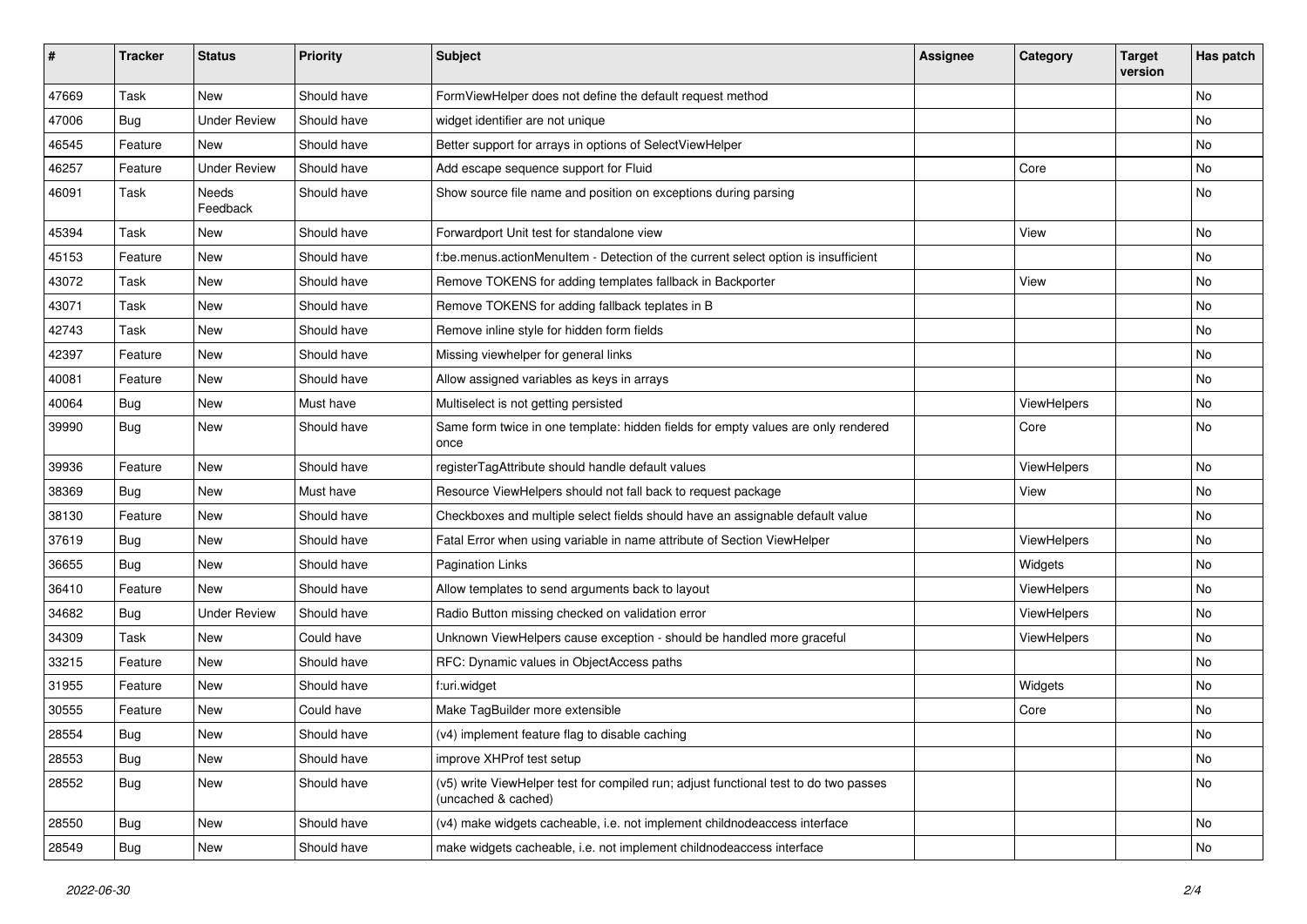| #     | <b>Tracker</b> | <b>Status</b>       | <b>Priority</b>      | Subject                                                                                                | <b>Assignee</b>              | Category    | <b>Target</b><br>version | Has patch |
|-------|----------------|---------------------|----------------------|--------------------------------------------------------------------------------------------------------|------------------------------|-------------|--------------------------|-----------|
| 27607 | Bug            | New                 | Must have            | Make Fluid comparisons work when first element is STRING, second is NULL.                              |                              | Core        |                          | <b>No</b> |
| 26664 | Task           | New                 | Won't have this time | Clean up Form ViewHelpers                                                                              |                              | ViewHelpers |                          | No        |
| 26658 | Task           | New                 | Won't have this time | Make Form ViewHelpers consistent                                                                       |                              | ViewHelpers |                          | No        |
| 10911 | Task           | New                 | Should have          | Tx_Fluid_ViewHelpers_Form_AbstractFormViewHelper->renderHiddenIdentityField<br>should be more reliable |                              | ViewHelpers |                          | No        |
| 10472 | Feature        | New                 | Could have           | Fluid Standalone distribution                                                                          |                              | Core        |                          | No        |
| 8989  | Feature        | Needs<br>Feedback   | Could have           | Search path for fluid template files                                                                   |                              | View        |                          | No        |
| 8648  | Bug            | New                 | Should have          | format.crop ViewHelper should support all features of the crop stdWrap function                        |                              | ViewHelpers |                          | No        |
| 5636  | Task           | <b>Under Review</b> | Must have            | Form_RadioViewHelper and CheckBoxViewHelper miss check for existing object<br>before it is accessed.   |                              |             |                          | No        |
| 3481  | Bug            | New                 | Should have          | Use ViewHelperVariableContainer in PostParseFacet                                                      |                              | Core        |                          | No        |
| 3291  | Feature        | Needs<br>Feedback   | Should have          | Cacheable viewhelpers                                                                                  |                              |             |                          | No        |
| 52419 | Bug            | New                 | Should have          | Wrong PHPDocs notation for default value inline f:translate viewhelper                                 |                              |             | 2.0                      | <b>No</b> |
| 54195 | Task           | New                 | Should have          | Rename and move FormViewHelper's errorClass value, currently 'f3-form-error'                           | Adrian Föder                 | ViewHelpers |                          | No        |
| 59057 | Bug            | <b>Under Review</b> | Must have            | Hidden empty value fields shoud be disabled when related field is disabled                             | <b>Bastian</b><br>Waidelich  | ViewHelpers |                          | No        |
| 53806 | Bug            | <b>Under Review</b> | Should have          | Paginate widget maximumNumberOfLinks rendering wrong number of links                                   | <b>Bastian</b><br>Waidelich  | Widgets     |                          | No        |
| 55008 | Bug            | <b>Under Review</b> | Should have          | Interceptors should be used in Partials                                                                | Christian Müller             |             |                          | No        |
| 33628 | Bug            | Needs<br>Feedback   | Must have            | Multicheckboxes (multiselect) for Collections don't work                                               | Christian Müller             | ViewHelpers |                          | No        |
| 3725  | Feature        | New                 | Could have           | CSS Engine                                                                                             | Christian Müller             | ViewHelpers |                          | No        |
| 37095 | Feature        | New                 | Should have          | It should be possible to set a different template on a Fluid TemplateView inside an<br>action          | Christopher<br><b>Hlubek</b> |             |                          | No        |
| 43346 | Feature        | <b>Under Review</b> | Should have          | Allow property mapping configuration via template                                                      | Karsten<br>Dambekalns        | ViewHelpers | 2.1                      | No        |
| 8491  | Task           | Needs<br>Feedback   | Should have          | link.action and uri.action differ in absolute argument                                                 | Karsten<br>Dambekalns        | ViewHelpers |                          | No        |
| 36662 | Bug            | Needs<br>Feedback   | Should have          | Checked state isn't always correct when property is collection                                         | Kevin Ulrich<br>Moschallski  | ViewHelpers | 1.1.1                    | No        |
| 52640 | Feature        | <b>Under Review</b> | Should have          | Create an UnlessViewHelper as opposite to the IfViewHelper                                             | Marc Neuhaus                 |             |                          | No        |
| 33551 | <b>Bug</b>     | New                 | Must have            | View helper values break out of a partial scope                                                        | Sebastian<br>Kurfuerst       | Core        |                          | No        |
| 28551 | Bug            | Accepted            | Should have          | (v4) backport VHTest                                                                                   | Sebastian<br>Kurfuerst       |             |                          | No        |